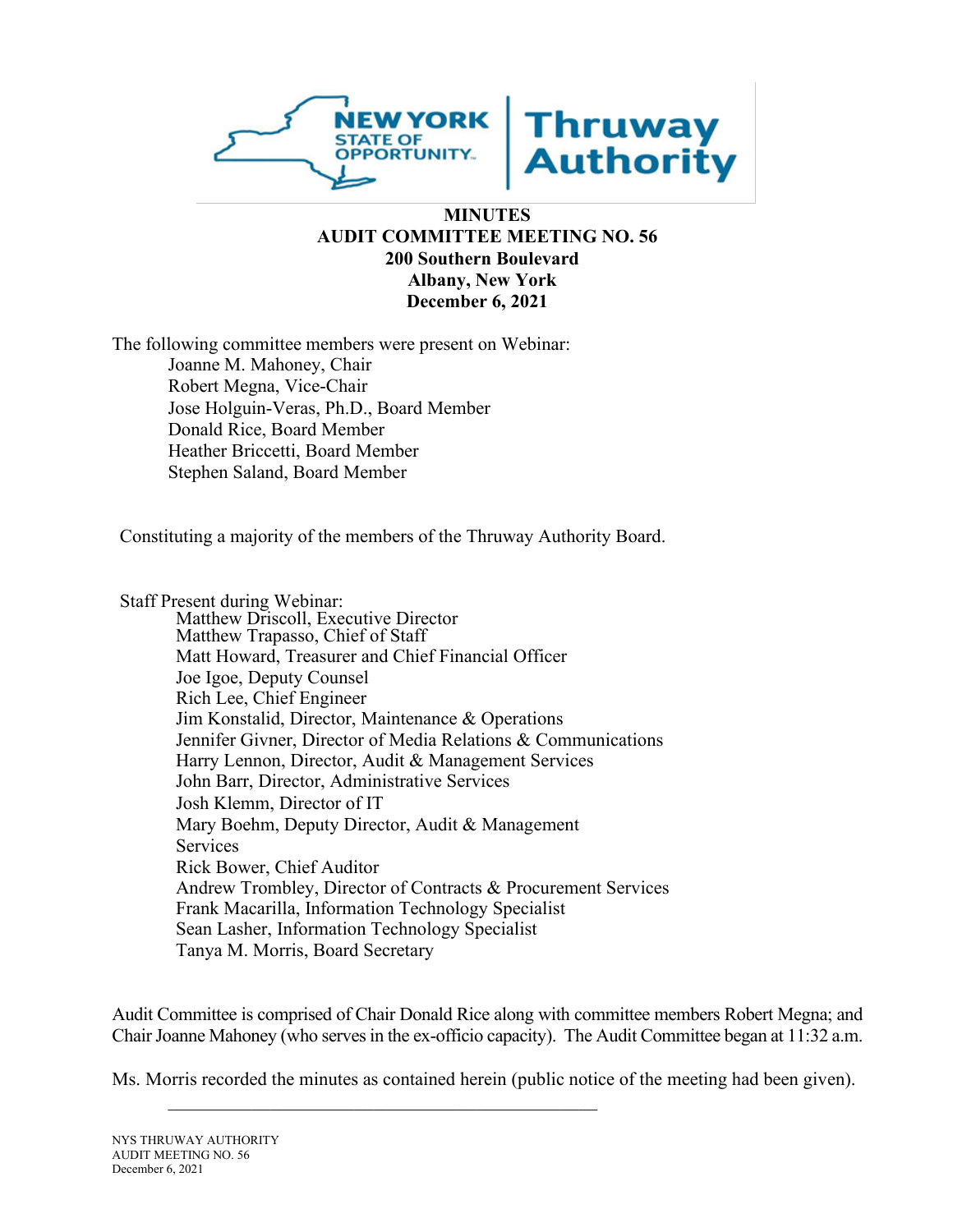# **Item 1 Approval of Minutes of the Audit Committee Meeting No. 55**

Upon motion duly made and seconded, the Audit Committee approved the minutes of the previous meeting held on March 29, 2021.

## **Item 2 Presentation from Brendan Kennedy (BST) on Audit Plan Year Ending December 2021**

Mr. Brendan Kennedy (BST) presented an overview of the Authority's Financial Statements, Report on Compliance with Single Audit Requirements, Report on Compliance with Investment Guidelines and Required Communications to the Authority's Board.

Copies of the BST were provided to the Committee Members and are maintained in Authority records. Details of the Committee Members discussion with Mr. Kennedy and staff are included in the audio recording of the meeting and maintained by the Authority.

Upon motion duly made and seconded, the Audit Committee accepted the Report.

## **Item 3 2022 Audit Plan for the Bureau of Fiscal and Toll Audit**

Mr. Howard presented an overview of the Authority's 2022 Audit Plan for the Bureau of Fiscal and Toll Audit.

Copies of the Audit Plan were provided to the Committee Members and are maintained in Authority records. Details of the Committee Members discussion with Mr. Howard and staff are included in the audio recording of the meeting and maintained by the Authority.

Upon motion duly made and seconded, the Audit Committee accepted the 2022 Audit Plan for the Bureau of Fiscal and Toll Audit.

## **Item 4 2022 Internal Audit Plan/Projects**

Mr. Lennon presented an overview of the Authority's 2022 Internal Audit Plan/Projects. Copies of the 2022 Internal Audit Plan/Projects were provided to the Committee Members and are maintained in Authority records. Details of the Committee Members discussion with Mr. Lennon and staff are included in the audio recording of the meeting and maintained by the Authority.

Upon motion duly made and seconded, the Audit Committee accepted the 2022 Internal Audit Plan/Projects.